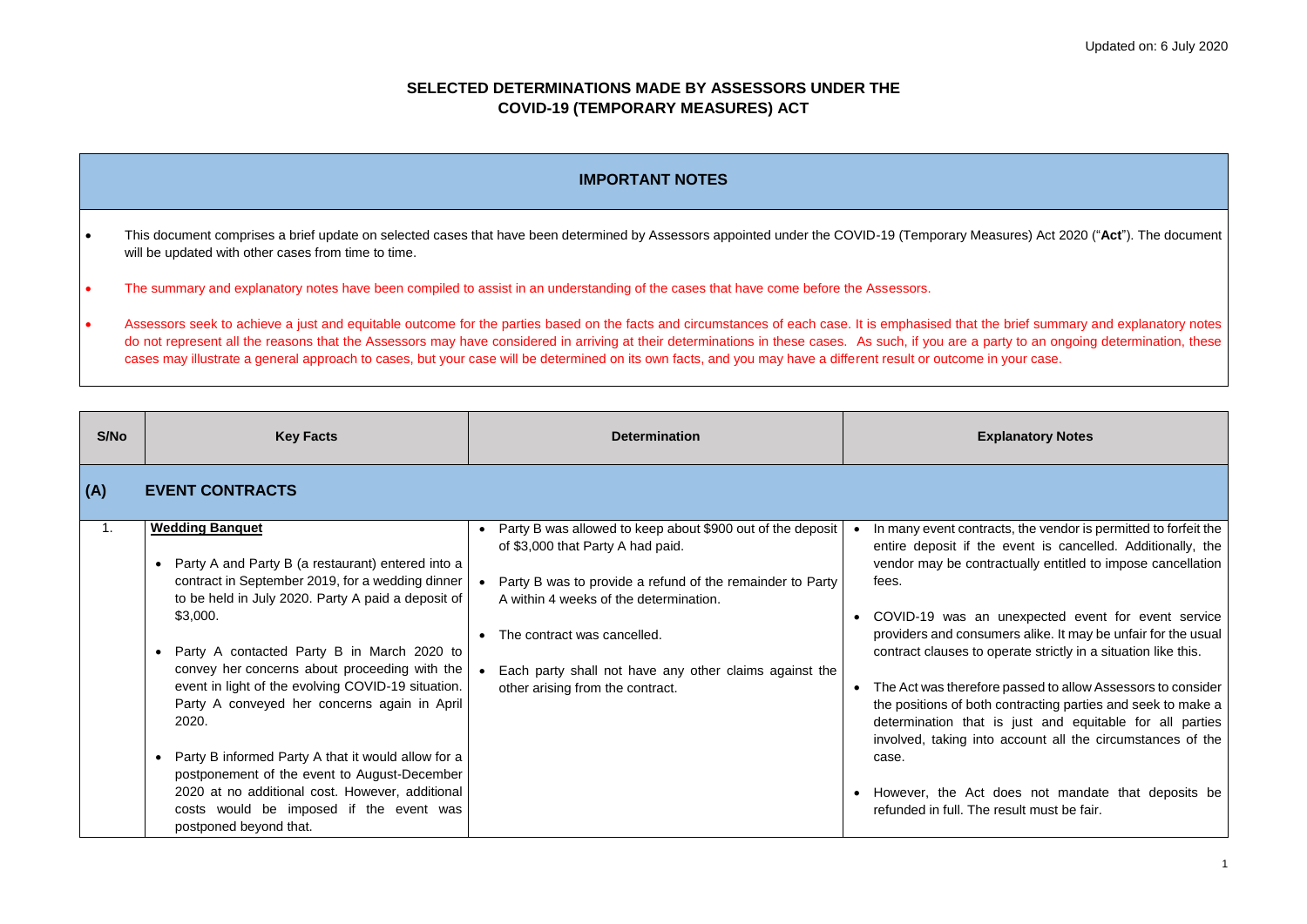ise of the Act, instead of potentially losing deposit and be exposed to cancellation btained a refund of  $$2,100$ .

in unexpected event for event service sumers alike.

ancellation was sought by Party A, who accept any other proposal from Party B, offer to provide the same services under same price at a later wedding date.

| S/No | <b>Key Facts</b>                                                                                                                                                                                                                                                                                                                                                                                                 | <b>Determination</b>                                                                                                                            | E                                                                                                         |
|------|------------------------------------------------------------------------------------------------------------------------------------------------------------------------------------------------------------------------------------------------------------------------------------------------------------------------------------------------------------------------------------------------------------------|-------------------------------------------------------------------------------------------------------------------------------------------------|-----------------------------------------------------------------------------------------------------------|
|      | According to the contract:<br>$\bullet$<br>The deposit paid was "strictly non-refundable"<br>and non-transferable due to any event of<br>cancellation or withdrawal by the wedding<br>couple under any circumstances at all".                                                                                                                                                                                    |                                                                                                                                                 | In this case, becaus<br>$\bullet$<br>all \$3,000 of the c<br>charges, Party A ob                          |
|      | Further, "compensation shall be imposed on<br>п.<br>the wedding couple" in the event of "any<br>withdrawal and cancellation by the wedding<br>couple". If the wedding banquet was<br>cancelled less than 3 months before the<br>banquet date, the compensation payable<br>would be 80% of the total cost of the wedding<br>banquet.                                                                              |                                                                                                                                                 |                                                                                                           |
|      | Party B also informed Party A that if she wished<br>$\bullet$<br>to cancel the event, it would take legal action<br>against her and pursue the cancellation clause in<br>the contract. Party B was willing to allow Party A<br>to cancel the event only if Party A provided an<br>additional sum of about \$15,000 on top of the<br>deposit of \$3,000 paid earlier.                                             |                                                                                                                                                 |                                                                                                           |
|      | Party A stated that she worked as a freelance<br>$\bullet$<br>wedding photographer and had no income<br>herself. She further stated that her fiancée had<br>just been retrenched. Party A was uncertain about<br>whether the event could be held in August-<br>December 2020, and the additional costs that the<br>Restaurant intended to charge for the event to be<br>postponed to 2021 exceeded their budget. |                                                                                                                                                 |                                                                                                           |
| 2.   | <b>Make-up and Styling Services for Wedding</b><br>Party A and Party B (make-up artist) entered into<br>$\bullet$                                                                                                                                                                                                                                                                                                | Party B was allowed to keep about \$70 out of the deposit<br>$\bullet$<br>of \$370 that Party A had paid.                                       | COVID-19 was ar<br>$\bullet$<br>providers and cons                                                        |
|      | a contract on 1 December 2019, for the latter to<br>provide her make-up and hair-styling services to<br>the former for her wedding on 17 May 2020.                                                                                                                                                                                                                                                               | Party B was to provide a refund of the remainder to Party<br>$\bullet$<br>A within 4 weeks of the determination.<br>The contract was cancelled. | In this case, the ca<br>$\bullet$<br>was not willing to a<br>including Party B's<br>the contract at the s |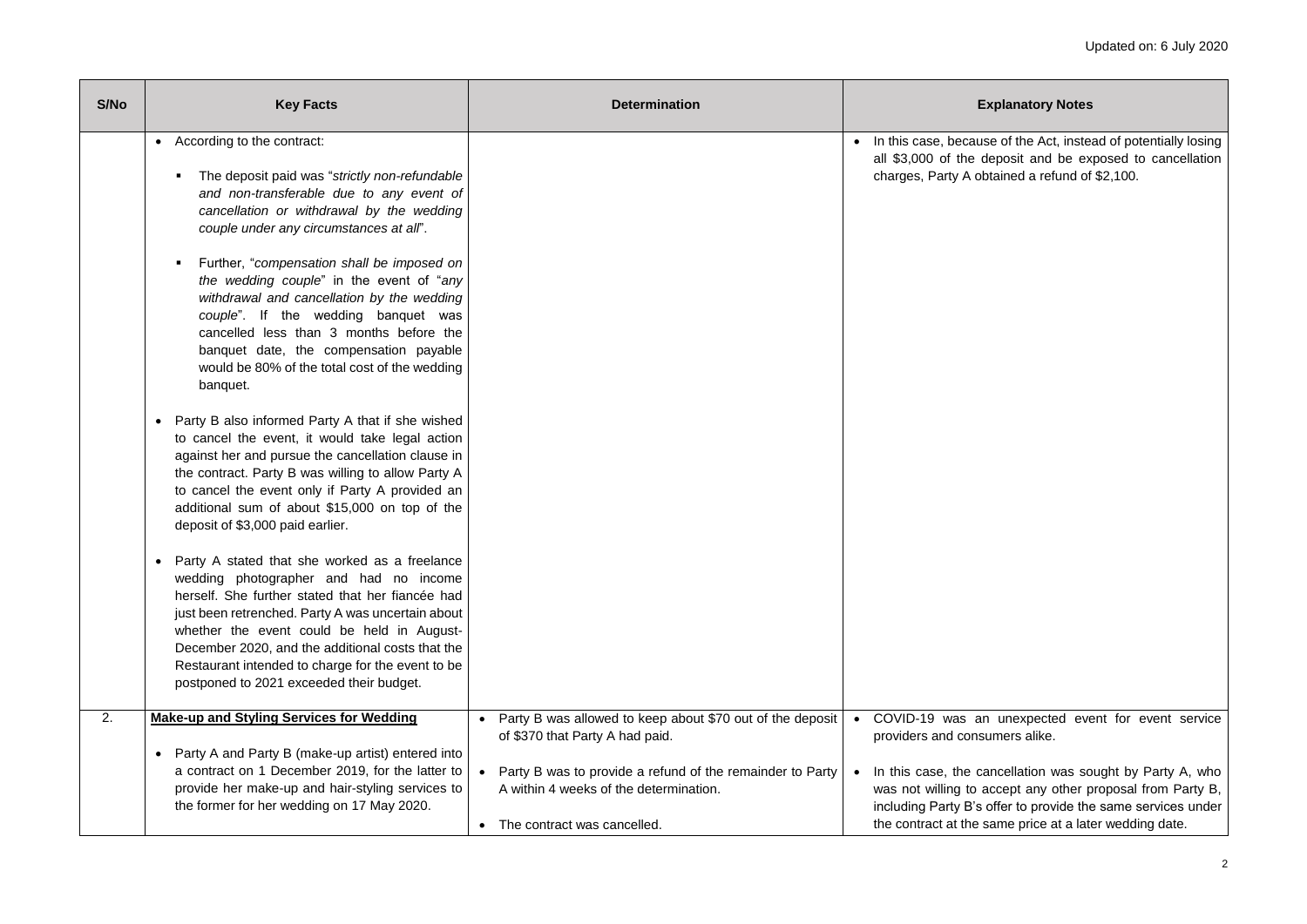Id be fair for a portion of Party A's deposit

ise of the Act, instead of potentially losing Party A obtained a refund of \$300.

unexpected event for event service umers alike.

 $\alpha$ cellation was sought by Party A, who was ept any other proposal from Party B, g the wedding.

I be fair for a portion of Party A's deposit

| S/No | <b>Key Facts</b>                                                                                                                                                                                                                                                                                                                                                                                                                                                                                                                                                                                                                                                                                                                                                                                                                                                                                                                                               | <b>Determination</b>                                                                                                                                                                                                                                                                                                                                                     | E                                                                                                                                        |
|------|----------------------------------------------------------------------------------------------------------------------------------------------------------------------------------------------------------------------------------------------------------------------------------------------------------------------------------------------------------------------------------------------------------------------------------------------------------------------------------------------------------------------------------------------------------------------------------------------------------------------------------------------------------------------------------------------------------------------------------------------------------------------------------------------------------------------------------------------------------------------------------------------------------------------------------------------------------------|--------------------------------------------------------------------------------------------------------------------------------------------------------------------------------------------------------------------------------------------------------------------------------------------------------------------------------------------------------------------------|------------------------------------------------------------------------------------------------------------------------------------------|
|      | Party A paid a deposit of \$370. While there was<br>$\bullet$<br>no written contract, there was an agreement<br>between parties that the deposit paid was non-<br>refundable.<br>As the wedding event could no longer to be held<br>٠<br>as planned due to COVID-19, Party B proposed<br>that Party A make use of the services on a later<br>date. Party B was also willing to offer Party A the<br>same services in the future at the same price even<br>though Party B's rates might increase in the<br>future.<br>However, Party A was not willing to accept Party<br>$\bullet$<br>B's proposal. Party A had also cancelled the<br>wedding event which was to be held in a Hotel and<br>therefore, no longer required the services.<br>Party A sought a full refund of her deposit.<br>$\bullet$<br>Party B confirmed that she has not incurred any<br>$\bullet$<br>specific expenses for the purposes of fulfilling her<br>obligations under the contract. | Each party shall not have any other claims against the<br>other arising from the contract.                                                                                                                                                                                                                                                                               | On balance, it would<br>$\bullet$<br>to be forfeited.<br>In this case, becaus<br>the entire deposit, F                                   |
| 3.   | <b>Wedding Event</b><br>Party A and Party B (event service provider)<br>$\bullet$<br>entered into an agreement in July 2019, for a<br>wedding dinner to be held on 17 October 2020.<br>Party A paid a deposit of \$3,000.<br>According to the contract:<br>$\bullet$<br>The deposit was "non-refundable and non-<br>$\blacksquare$<br>transferable".<br>Further, "the deposit will be forfeited" and<br>$\blacksquare$<br>"cancellation charges will be applicable"<br>should the event be cancelled. If the event<br>was cancelled within 3 months before the                                                                                                                                                                                                                                                                                                                                                                                                 | Party B was allowed to keep \$1,500 out of the deposit of $\bullet$ COVID-19 was an<br>$\bullet$<br>\$3,000 paid by Party A.<br>Party B was to provide a refund of the remainder to Party $\cdot$<br>A within 4 weeks of the determination.<br>The contract was cancelled.<br>Each party shall not have any other claims against the<br>other arising from the contract. | providers and consu<br>In this case, the cand<br>not willing to acce<br>including postponing<br>On balance, it would<br>to be forfeited. |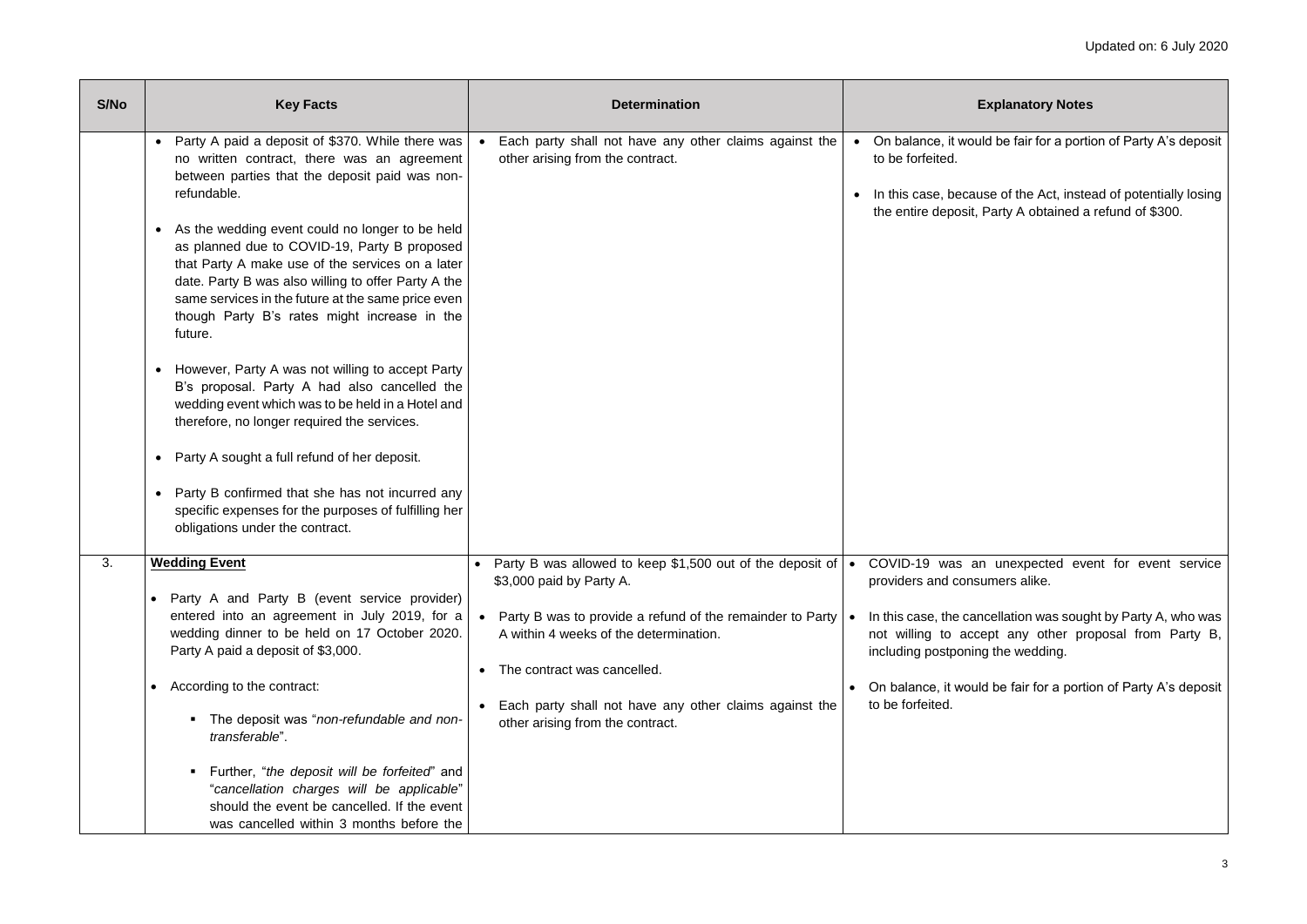$\sqrt{B}$  had already paid out the deposit to the und crew and would have to recover the return the deposit to Party A.

rtainty Party B would be able to recover he third parties. There was also a concern of recovering the payments from the vund crew could cause a knock-on effect ial distress down the line.

| S/No | <b>Key Facts</b>                                                                                                                                                                                                                                                                                                                                                                                                                                                                                                                                                                                                                                                                                                                                                                                                                                                                                                                                                                                                                                                                                                         | <b>Determination</b>                                                                                                                                                                                                                                                                                                                                                                                                                 |                                                                                                                                                                                           |
|------|--------------------------------------------------------------------------------------------------------------------------------------------------------------------------------------------------------------------------------------------------------------------------------------------------------------------------------------------------------------------------------------------------------------------------------------------------------------------------------------------------------------------------------------------------------------------------------------------------------------------------------------------------------------------------------------------------------------------------------------------------------------------------------------------------------------------------------------------------------------------------------------------------------------------------------------------------------------------------------------------------------------------------------------------------------------------------------------------------------------------------|--------------------------------------------------------------------------------------------------------------------------------------------------------------------------------------------------------------------------------------------------------------------------------------------------------------------------------------------------------------------------------------------------------------------------------------|-------------------------------------------------------------------------------------------------------------------------------------------------------------------------------------------|
|      | date of the event, the cancellation charges<br>payable would be 100% of the total charges<br>for the dining slot calculated based on the<br>minimum guaranteed.<br>The cancellation charges would also be<br>$\blacksquare$<br>applicable for postponement of the event.<br>Party A stated that it was unable to hold its<br>$\bullet$<br>wedding, as the COVID-19 measures in place had<br>prevented its overseas guests from travelling to<br>Singapore.<br>Party B was of the view that the situation may<br>$\bullet$<br>change given that the event was still 6 months<br>away.<br>Nevertheless, Party B gave Party A the option of<br>$\bullet$<br>postponing the event until October 2021.<br>Alternatively, Party B proposed waiving its right to<br>pursue cancellation fees if Party A signed a<br>Cancellation Agreement and agree to have the<br>deposit sum of \$3,000 forfeited.<br>The Cancellation Agreement stated that by signing<br>$\bullet$<br>the agreement, Party A would be waiving its right<br>for a determination under the Act. Party A did not<br>sign the agreement and, instead, sought a |                                                                                                                                                                                                                                                                                                                                                                                                                                      |                                                                                                                                                                                           |
| 4.   | determination.<br><b>Wedding Band</b><br>Party A entered into an agreement with Party B<br>$\bullet$<br>(band) in January 2020, to perform at a wedding<br>banquet scheduled to be held in April 2020. Party<br>A paid a deposit of \$500.<br>According to the agreement:                                                                                                                                                                                                                                                                                                                                                                                                                                                                                                                                                                                                                                                                                                                                                                                                                                                | Party B shall issue a voucher to the equivalent sum of the<br>deposit of \$500 in favour of Party A. The voucher may be<br>used to offset the deposit and / or contract price of any<br>future contract requiring the services of Party B.<br>The voucher shall be transferable at the option of Party A<br>and the voucher is to remain valid up till and including the<br>date of 31 December 2021.<br>The contract was cancelled. | In this case, Party<br>musicians and sou<br>money if it had to re<br>There was no cer<br>$\bullet$<br>those sums from th<br>that the process<br>musicians and sou<br>and further financia |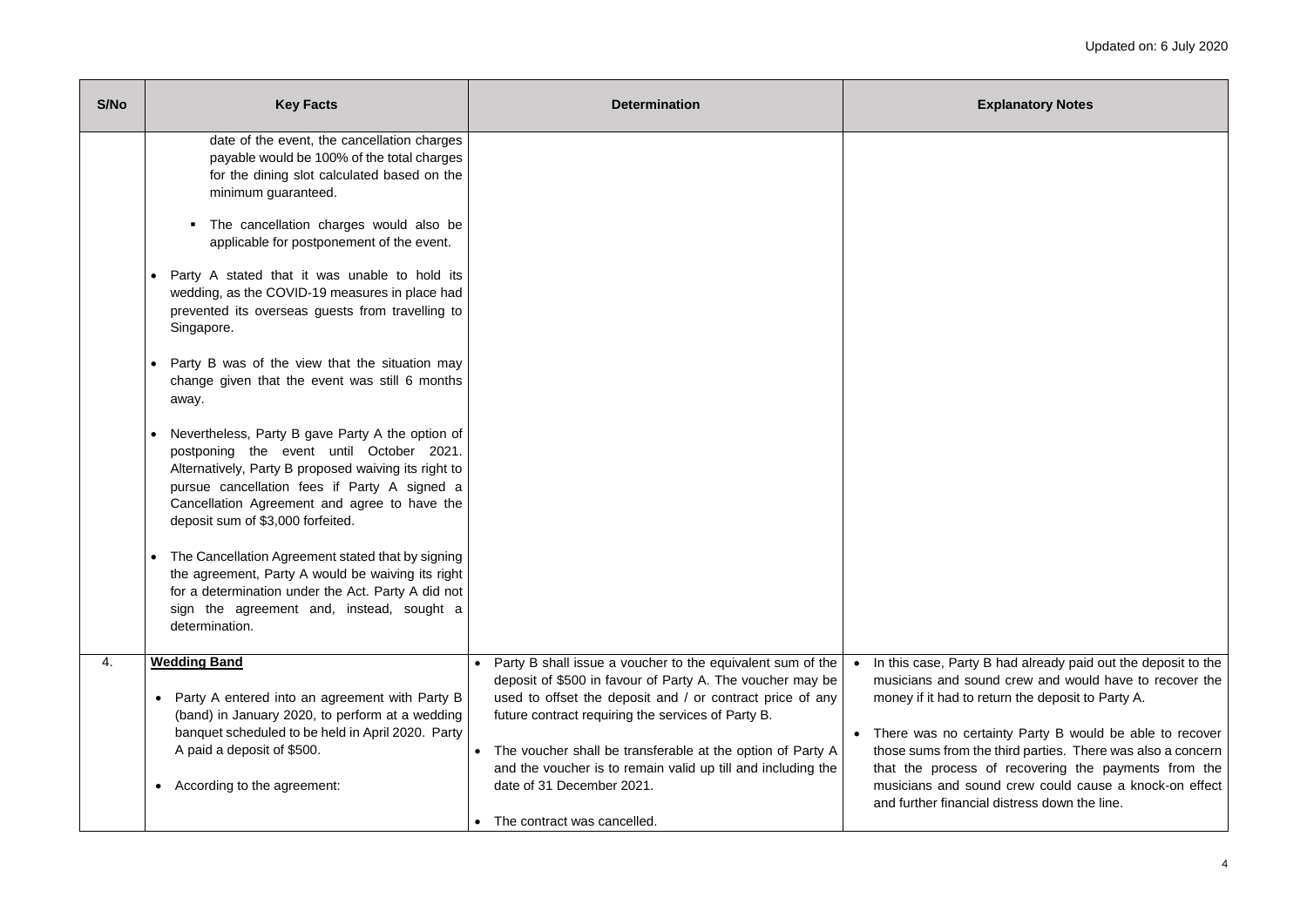seeks to strikes a balance between Party plans were disrupted by COVID-19, and ship of Party B and other third parties, ancellation and the overall COVID-19

wedding contract had already been al agreement.

er the terms of the cancellation agreement which was an agreement after 25 March

ies to scheduled contracts entered into 20. Therefore, this was not a contract that the Act.

| S/No | <b>Key Facts</b>                                                                                                                                                                                                                                                                                                                                                                                                                                                                                                                                                                                                                                                                                                                                                                                                                                                                                                          | <b>Determination</b>                                                                                                                                                                                                                                                                                                                                                         | Е                                                                                                                                                                    |
|------|---------------------------------------------------------------------------------------------------------------------------------------------------------------------------------------------------------------------------------------------------------------------------------------------------------------------------------------------------------------------------------------------------------------------------------------------------------------------------------------------------------------------------------------------------------------------------------------------------------------------------------------------------------------------------------------------------------------------------------------------------------------------------------------------------------------------------------------------------------------------------------------------------------------------------|------------------------------------------------------------------------------------------------------------------------------------------------------------------------------------------------------------------------------------------------------------------------------------------------------------------------------------------------------------------------------|----------------------------------------------------------------------------------------------------------------------------------------------------------------------|
|      | "In the event [Party A] cancels or<br>postpones the engagement, the deposit<br>will be forfeited and no refund shall be<br>made."<br>Due to COVID-19, Party A could not proceed with<br>$\bullet$<br>the wedding banquet. Instead, Party A intended to<br>hold a ROM solemnisation ceremony on 24<br>September 2020 with no celebrations.<br>Party A no longer required Party B's services and<br>$\bullet$<br>wished to get a refund of at least 70% of its<br>deposit.<br>Party B produced bank statements evidencing<br>$\bullet$<br>that it had already used the deposit to pay for (a)<br>the booking fee for two musicians; (b) the booking<br>fee for sound crew; and (c) management, liaising<br>and administrative costs.<br>According to Party B, it did not have the financial<br>٠<br>ability to repay the deposit. However, as a gesture<br>of goodwill, Party B was willing to provide a refund<br>of \$50. |                                                                                                                                                                                                                                                                                                                                                                              | This determination<br>$\bullet$<br>A, whose wedding<br>the financial hards<br>caused by the ca<br>situation.                                                         |
| 5.   | <b>Cancellation Agreement for Wedding Banquet</b><br>Party A and Party B entered into a contract in April<br>$\bullet$<br>2019, for a wedding event to be held in May 2020.<br>As a result of COVID-19, Party A signed a<br>$\bullet$<br>cancellation agreement with Party B, dated 5 April<br>2020, to cancel the event. Under the cancellation<br>agreement, Party B agreed to provide a refund of<br>sums paid previously by Party A.<br>However, there was a disagreement between<br>$\bullet$<br>Party A and Party B as to whether the refund<br>under the cancellation agreement should be                                                                                                                                                                                                                                                                                                                          | • This was not a case in which section 5 of the Act applied.<br>The original contract dated 25 April 2019 had already been<br>cancelled by both parties by way of a cancellation<br>agreement dated 5 April 2020.<br>Therefore, this was not a contract entered into on or before<br>25 March 2020 and the contractual obligations would have<br>accrued after 5 April 2020. | In this case, the<br>terminated by mutua<br>The dispute was ove<br>dated 5 April 2020,<br>2020.<br>The Act only applie<br>before 25 March 202<br>was covered under t |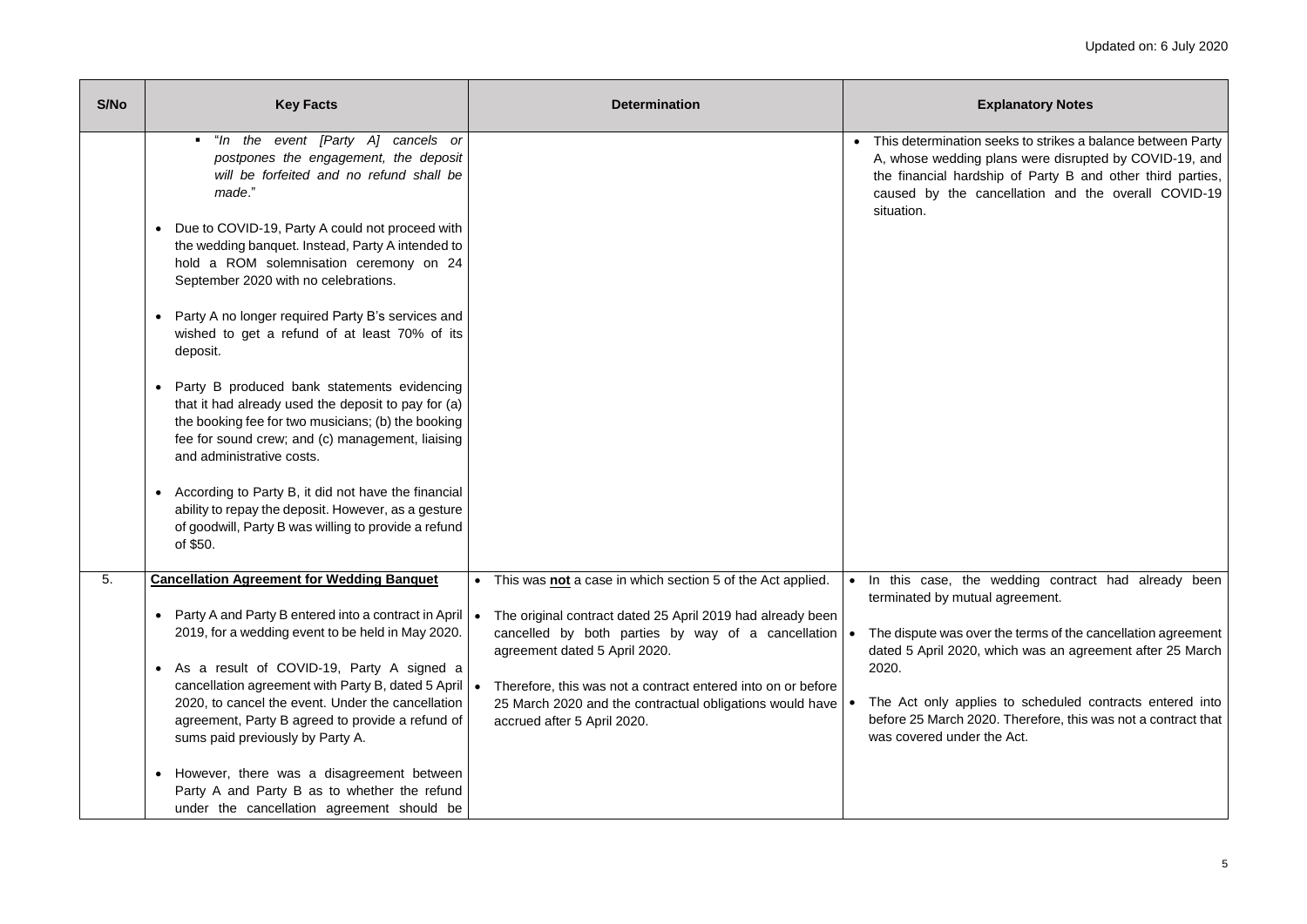racts, many tour agreements provide that may be forfeited if the tour is cancelled. tour agency is entitled to impose ithe other party.

eterminations to be made so that the I equitable for all parties.

tue of the Act, Party A was able to keep act, instead of being entirely forfeited. Part at Party A had made could be used for for other destinations (which would not if the terms of the contract applied).

as Party B gets the opportunity to earn at venue in the future while Party A does not psit.

| S/No      | <b>Key Facts</b>                                                                                                                                                                                                                                                                                                                                                                                                                                                                                                                                                                                                                                                                                                                                                                                                                                                                                                                                                                                                                              | <b>Determination</b>                                                                                                                                                                                                                                                                                                                                                                                                                                                                                | E                                                                                                                                                                                                                                                                                                                                                    |
|-----------|-----------------------------------------------------------------------------------------------------------------------------------------------------------------------------------------------------------------------------------------------------------------------------------------------------------------------------------------------------------------------------------------------------------------------------------------------------------------------------------------------------------------------------------------------------------------------------------------------------------------------------------------------------------------------------------------------------------------------------------------------------------------------------------------------------------------------------------------------------------------------------------------------------------------------------------------------------------------------------------------------------------------------------------------------|-----------------------------------------------------------------------------------------------------------------------------------------------------------------------------------------------------------------------------------------------------------------------------------------------------------------------------------------------------------------------------------------------------------------------------------------------------------------------------------------------------|------------------------------------------------------------------------------------------------------------------------------------------------------------------------------------------------------------------------------------------------------------------------------------------------------------------------------------------------------|
| (B)<br>6. | made by cheque or a refund to Party A's credit<br>card.<br>There was also a disagreement between Party A<br>and Party B on the specific expenses incurred by<br>Party B for the printing of invitation cards. Party A<br>sought a determination on this matter as well.<br><b>TOURISM-RELATED CONTRACTS</b>                                                                                                                                                                                                                                                                                                                                                                                                                                                                                                                                                                                                                                                                                                                                   |                                                                                                                                                                                                                                                                                                                                                                                                                                                                                                     | Just like event contr                                                                                                                                                                                                                                                                                                                                |
|           | Party A had signed a package with Party B (tour<br>$\bullet$<br>agency) to visit Japan in March 2020.<br>Party A requested for a full refund of its deposit of<br>\$6,000.<br>Party B declined to provide a full refund.<br>According to the contract:<br>The fares and tickets were "non-refundable,<br>п.<br>non-endorseable, non-reroutable and non-<br>transferable".<br>Party B reserved the right to impose<br>п<br>cancellation fees on Party A, in accordance<br>with its cancellation policies. For example, if<br>the tour was cancelled 3 days before the<br>intended date of departure, Party A would<br>have to pay the cost of the full tour. If it was<br>cancelled more than 35 days in advance, the<br>cancellation fees would amount to the full<br>deposit and a further \$500.<br>However, Party B was willing to allow the deposit<br>to be converted into travel credits to be used up<br>until 31 December 2021, with a change of<br>destination and/or passengers (if required by<br>Party A) without any extra cost. | Allow \$3,000 out of the deposit of \$6,000 to be converted<br>$\bullet$<br>into travel credits for Party A.<br>These travel credits are to be used by 31 December 2021,<br>$\bullet$<br>with a change of destination and/or passengers at no extra<br>cost (if required by Party A).<br>Party B to refund the balance amount of \$3,000 to Party A<br>within 4 weeks from the date of determination.<br>Each party shall not have any other claims against the<br>other arising from the contract. | $\bullet$<br>the entire deposit n<br>Additionally, the<br>cancellation fees or<br>The Act allows de<br>outcome is just and<br>In this case, by virt<br>$\bullet$<br>the deposit fully inta<br>of the payment tha<br>other parties and f<br>have been possible<br>This is a win-win, a<br>$\bullet$<br>least part of the reve<br>lose any of its depo |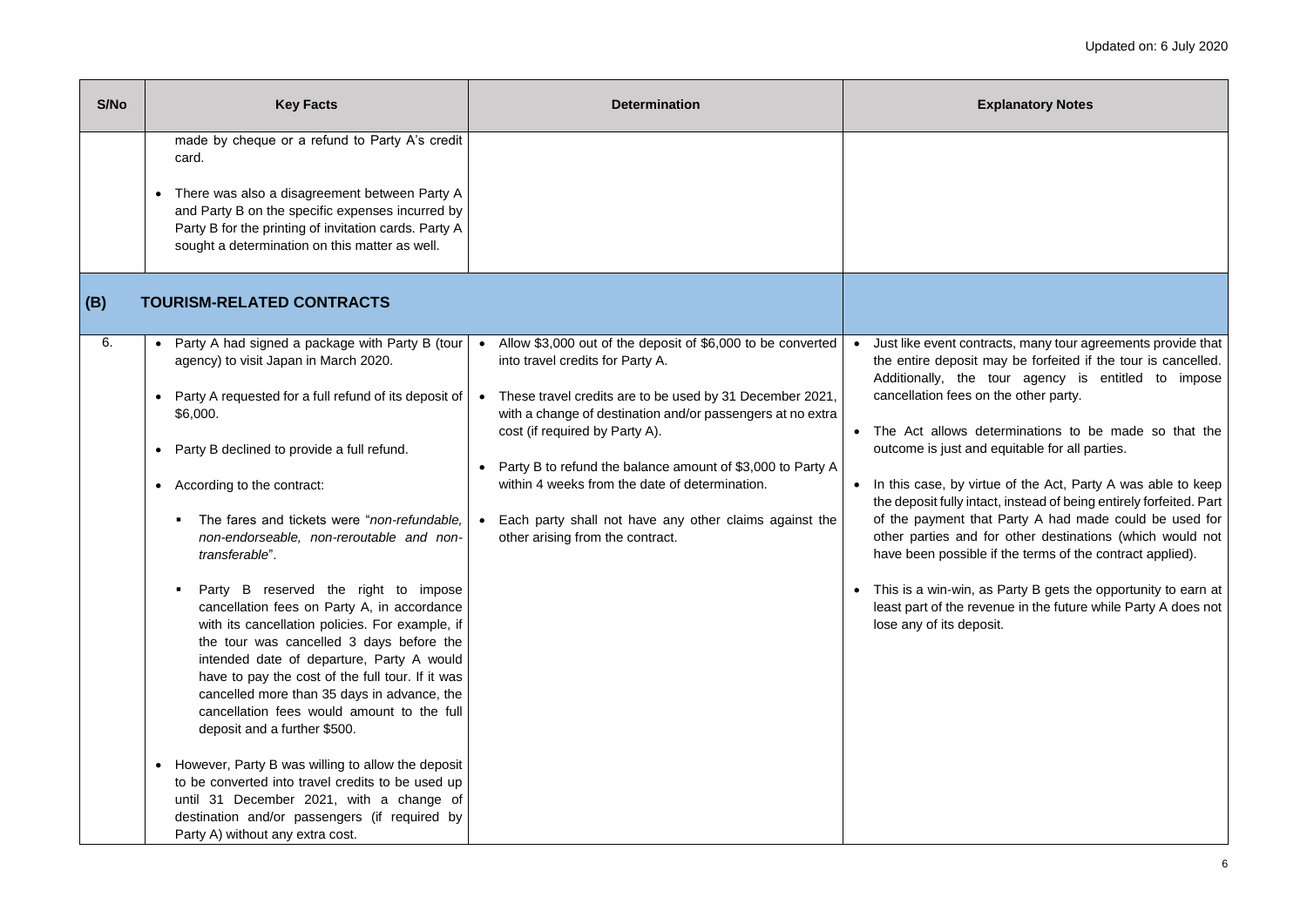the Act applies, Party A is prohibited from orcement actions against Party B during iod. The list of prohibited actions is found ie Act and include prohibiting Party A from of re-entry or any other right that has a

mporary Measures) (Amendment) Act will ef to tenants. The details of this will be course. Therefore, parties may apply for ation if necessary in August 2020 (after the announced).

elief to parties who are unable to perform bligations as a result of COVID-19. It does avenue for contracting parties to pursue

arty who has a "subject inability" to serve Relief. A "subject inability" refers to an it an obligation in a contract. The contract of the types of contracts listed in the

ntract was of a type listed in the Schedule relation to non-residential premises.

| S/No | <b>Key Facts</b>                                                                                                                                                                                                                                                                                                                                                                                                                                                                                                                                                                                                                                                                                                                                    | <b>Determination</b>                                                                                                                                                                                                                                   | E                                                                                                                                                                                                                                                                       |
|------|-----------------------------------------------------------------------------------------------------------------------------------------------------------------------------------------------------------------------------------------------------------------------------------------------------------------------------------------------------------------------------------------------------------------------------------------------------------------------------------------------------------------------------------------------------------------------------------------------------------------------------------------------------------------------------------------------------------------------------------------------------|--------------------------------------------------------------------------------------------------------------------------------------------------------------------------------------------------------------------------------------------------------|-------------------------------------------------------------------------------------------------------------------------------------------------------------------------------------------------------------------------------------------------------------------------|
| (C)  | <b>LEASES / LICENCES OF NON-RESIDENTIAL IMMOVABLE PROPERTY</b>                                                                                                                                                                                                                                                                                                                                                                                                                                                                                                                                                                                                                                                                                      |                                                                                                                                                                                                                                                        |                                                                                                                                                                                                                                                                         |
| 7.   | This matter concerned a renewed lease for 12<br>$\bullet$<br>months. The lease commenced in March 2020<br>and will expire in March 2021.<br>The application for determination was filed by<br>Party B (the tenant).<br>Party B ran a boutique selling clothes from<br>$\bullet$<br>independent designers and emerging brands. As<br>a result of COVID-19, Party B's business had<br>been impacted.<br>Party B was unable to pay rent from April 2020<br>$\bullet$<br>onwards and had produced its financial<br>documents to show the decline in its revenue.<br>According to Party B, Party A (the landlord) was<br>$\bullet$<br>not willing to negotiate and had threatened to<br>send a contractor down to block the entrance to<br>the premises. | This was a case to which section 5 of the Act applies.<br>Parties may apply for a further determination, if necessary,<br>$\bullet$<br>in August 2020.                                                                                                 | Where section 5 of<br>taking legal or enfo<br>the prescribed perio<br>in section $5(3)$ of the<br>exercising a right o<br>similar outcome.<br>The COVID-19 (Ter<br>$\bullet$<br>provide rental relie<br>announced in due<br>a further determinat<br>details have been a |
| 8.   | The Notification for Relief was served by Party A<br>$\bullet$<br>(landlord) of an office space. The Application for<br>Determination was also made by Party A.<br>In his application, Party A outlined several<br>$\bullet$<br>complaints against Party B (tenant):<br>Party B was not paying his rent, and<br>broadband and electricity bills.<br>Party B had been doing well in its business.<br>The property tax rebates had also been<br>passed down to Party B. Despite this, Party B<br>had not been paying its rent. This made the                                                                                                                                                                                                          | This was not a case in which section 5 of the Act applied.<br>$\bullet$<br>Party A (who was the party that served the Notification for<br>Relief) had not shown any inability to perform its<br>contractual obligation(s) under the tenancy agreement. | The Act provides re<br>$\bullet$<br>their contractual ob<br>not create a new a<br>claims.<br>The Act allows a pa<br>a Notification for F<br>inability to carry out<br>must also be one<br>Schedule.<br>In this case, the cor<br>- it was a lease in r                   |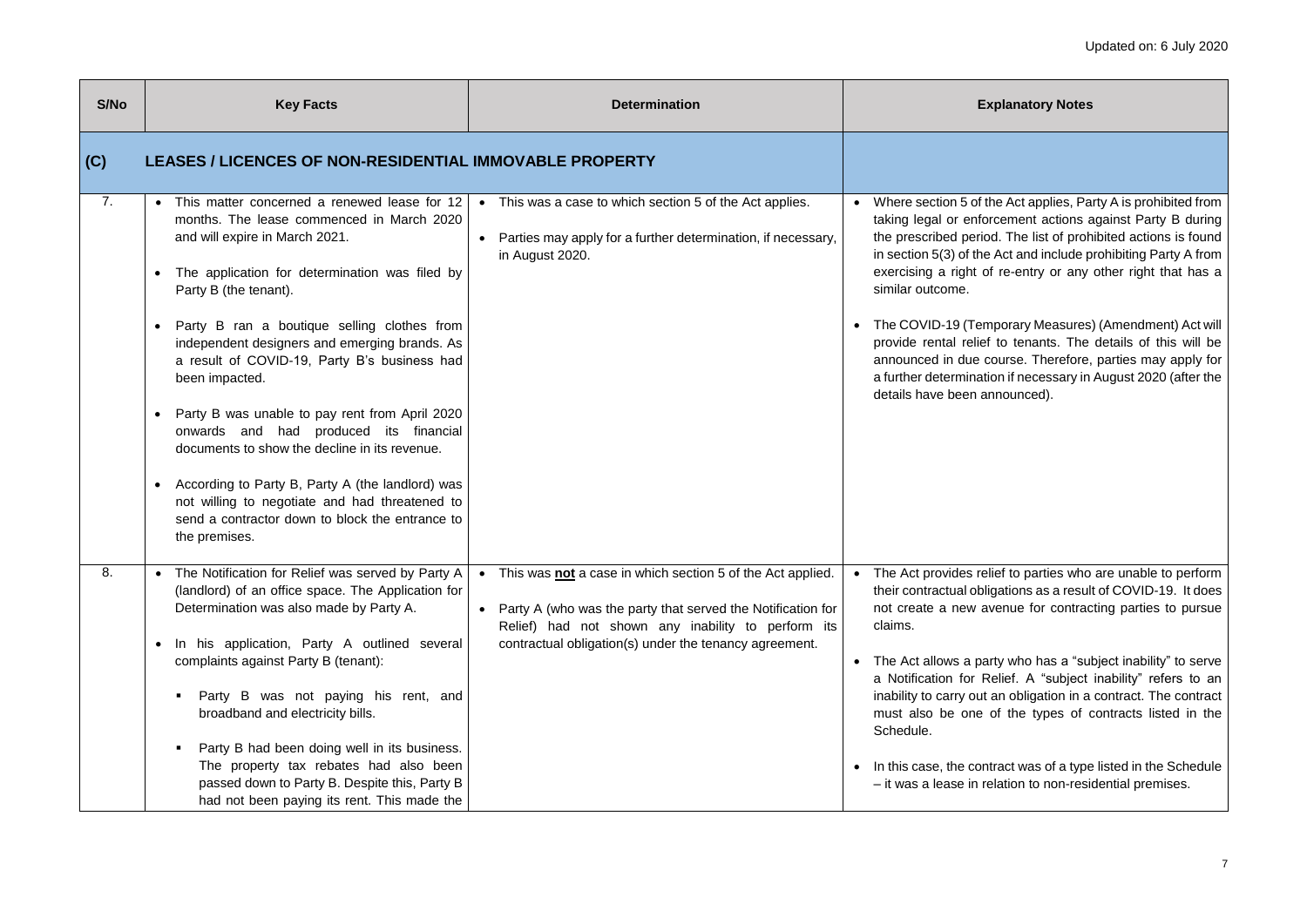Party A, the landlord, who had filed the lief. The Landlord had not demonstrated ility". This was not a case where the hable to fulfil any of its contractual

Id pursue its claim in the normal way. not served an Notification for Relief in this vas not prohibited from enforcing its ander the Act against Party B.

elief where there is a "subject inability". A refers to an inability to carry out an ract.

B sought a determination on whether it irty A to continue with the lease, and if so, (b) proceed the lease with the new tenant.

sought did not relate to a subject inability by a COVID-19 event. In addition, the ght by Party B was not relief that the Act

der the Act was not available.

of the Act applies, Party B is prohibited nd enforcement actions against Party A ed period. These include prohibiting Party sing the vehicle or taking out legal Party A.

| S/No | <b>Key Facts</b>                                                                                                                                                                                                                                                                                                                                                                                                                                                                                                                                                                                                                                                                                                                            | <b>Determination</b>                                                                                                                                                                                 | E                                                                                                                                                                                                                                                                   |
|------|---------------------------------------------------------------------------------------------------------------------------------------------------------------------------------------------------------------------------------------------------------------------------------------------------------------------------------------------------------------------------------------------------------------------------------------------------------------------------------------------------------------------------------------------------------------------------------------------------------------------------------------------------------------------------------------------------------------------------------------------|------------------------------------------------------------------------------------------------------------------------------------------------------------------------------------------------------|---------------------------------------------------------------------------------------------------------------------------------------------------------------------------------------------------------------------------------------------------------------------|
|      | situation difficult for Party A as he had loans<br>to repay and needed the rental income.                                                                                                                                                                                                                                                                                                                                                                                                                                                                                                                                                                                                                                                   |                                                                                                                                                                                                      | • However, it was P<br>Notification for Reli<br>any "subject inabi<br>Landlord was un<br>obligations.<br>The landlord shou<br>Since Party B had r<br>case, Party A w<br>contractual rights u                                                                        |
| 9.   | This case involved a tenancy agreement entered<br>into on February 2019. The lease was to expire in<br>April 2020.<br>On 20 March 2020, Party A (tenant) informed<br>$\bullet$<br>Party B (landlord) that it wanted to terminate the<br>lease as it "cannot sustain the kitchen anymore".<br>Party B then signed a new lease with other parties<br>$\bullet$<br>on 1 April 2020. Party A was aware of this.<br>On 21 April 2020, Party A served a Notification for<br>Relief on Party B and indicated that it wished to<br>continue with the lease. Party A had by then paid<br>up its outstanding rent.<br>Party B filed an application to determine "who has<br>$\bullet$<br>the right to the [Premises] and to award it<br>accordingly". | This was <b>not</b> a case in which section 5 of the Act applied.                                                                                                                                    | The Act provides re<br>"subject inability"<br>obligation in a conti<br>In this case, Party<br>$\bullet$<br>should (a) allow Pa<br>on what terms; or (b)<br>The determination s<br>materially caused<br>determination soug<br>could provide.<br>Therefore, relief un |
| (D)  | HIRE-PURCHASE AGREEMENT OR CONDITIONAL SALES AGREEMENT                                                                                                                                                                                                                                                                                                                                                                                                                                                                                                                                                                                                                                                                                      |                                                                                                                                                                                                      |                                                                                                                                                                                                                                                                     |
| 10.  | Party A (a private car driver) and Party B (a<br>$\bullet$<br>finance company) entered into a hire-purchase<br>agreement for a private-hire vehicle in June 2017.<br>Party A paid instalments up to 1 March 2020.<br>$\bullet$                                                                                                                                                                                                                                                                                                                                                                                                                                                                                                              | This was a case to which section 5 of the Act applies.<br>$\bullet$<br>Party A is to make payment of \$3,000 by end May 2020.<br>This will settle the outstanding arrears for April and May<br>2020. | Given that section 5<br>$\bullet$<br>from taking legal ar<br>during the prescribe<br>B from repossess<br>proceedings against                                                                                                                                        |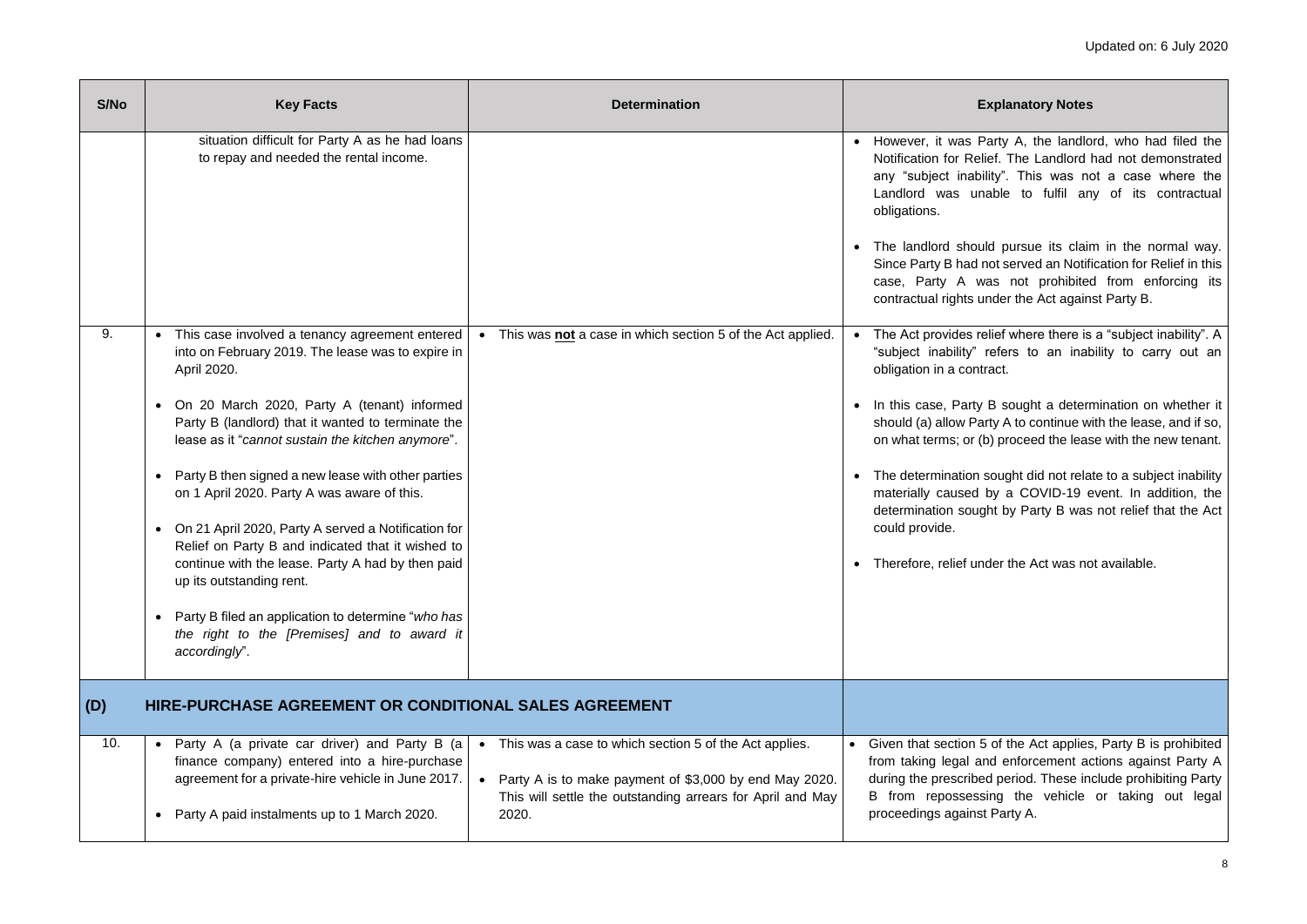was made before the new category of g leases in relation to commercial les was included in the Schedule. This ded on 20 June 2020.

Act only applies to a case involving a

determination was made, the various not scheduled contracts. Therefore, relief not available.

| S/No | <b>Key Facts</b>                                                                                                                                                                                                                                                                                                                                                                                                                                                                                                                                                                                                                                                                                                                                                                                         | <b>Determination</b>                                                                                                                                                                                                                                                                                                                                                                                              | E                                                                                                                                                                                                                                            |
|------|----------------------------------------------------------------------------------------------------------------------------------------------------------------------------------------------------------------------------------------------------------------------------------------------------------------------------------------------------------------------------------------------------------------------------------------------------------------------------------------------------------------------------------------------------------------------------------------------------------------------------------------------------------------------------------------------------------------------------------------------------------------------------------------------------------|-------------------------------------------------------------------------------------------------------------------------------------------------------------------------------------------------------------------------------------------------------------------------------------------------------------------------------------------------------------------------------------------------------------------|----------------------------------------------------------------------------------------------------------------------------------------------------------------------------------------------------------------------------------------------|
|      | Party A was unable to pay instalments from April<br>$\bullet$<br>2020 due to reduced ridership.<br>Party A proposed to pay instalments for April and<br>$\bullet$<br>May (around \$2,500 in total) after getting its first<br>Self-Employed Person Income Relief Scheme<br>(SIRS) pay-out in May 2020, and another \$3,000<br>(for June, July and any outstanding) using its<br>SIRS pay-out that it would be receiving in July.<br>Party A agreed to pay the usual sums from August<br>onwards.<br>Party B's position was that if Party A did not pay<br>$\bullet$<br>its instalments from April 2020 in time, its future<br>obligations would increase as late payment<br>charges and late interest would continue to accrue<br>during this period.                                                    | From June to July 2020, Party A is to make payment of<br>\$3,000 in July 2020 when it gets its SIRS pay-out, and the<br>remaining outstanding arrears (if any) by 1 August 2020.<br>Party A is to resume normal instalment payments from<br>$\bullet$<br>August 2020 onwards.                                                                                                                                     |                                                                                                                                                                                                                                              |
| 11.  | This case involves 13 agreements in relation to 13<br>$\bullet$<br>commercial vehicles - called "Operating Lease<br>Agreements", between Party A and Party B<br>(leasing company).<br>These agreements were entered into before 25<br>$\bullet$<br>March 2020.<br>Party A is involved in the oil / gas industry. As a<br>$\bullet$<br>result of COVID-19, Party A had been unable to<br>pay "rent" from March 2020 onwards.<br>Party B expressed that the agreements were not<br>$\bullet$<br>scheduled contracts and that the relief measures<br>should not apply.<br>Party A's position was that the agreements were<br>$\bullet$<br>"contract hire agreements" and were thus covered<br>by the Act.<br>Party B had offered a 3-month payment<br>$\bullet$<br>moratorium, with effect from March 2020. | Section 5 of the Act does not apply.<br>$\bullet$<br>The 13 Operating Lease Agreements were leasing   •<br>$\bullet$<br>agreements and not hire-purchase agreements or<br>conditional sales agreements as defined under paragraph<br>1(d) of the Schedule to the Act.<br>As the 13 Operating Lease Agreements were not<br>scheduled contracts under the Act, Party A was not entitled<br>to relief under the Act. | <b>Important Note:</b><br>This determination<br>contracts involving<br>equipment / vehicle<br>category was includ<br>Section 5 of the A<br>scheduled contract.<br>At the point the<br>$\bullet$<br>agreements were no<br>under the Act was n |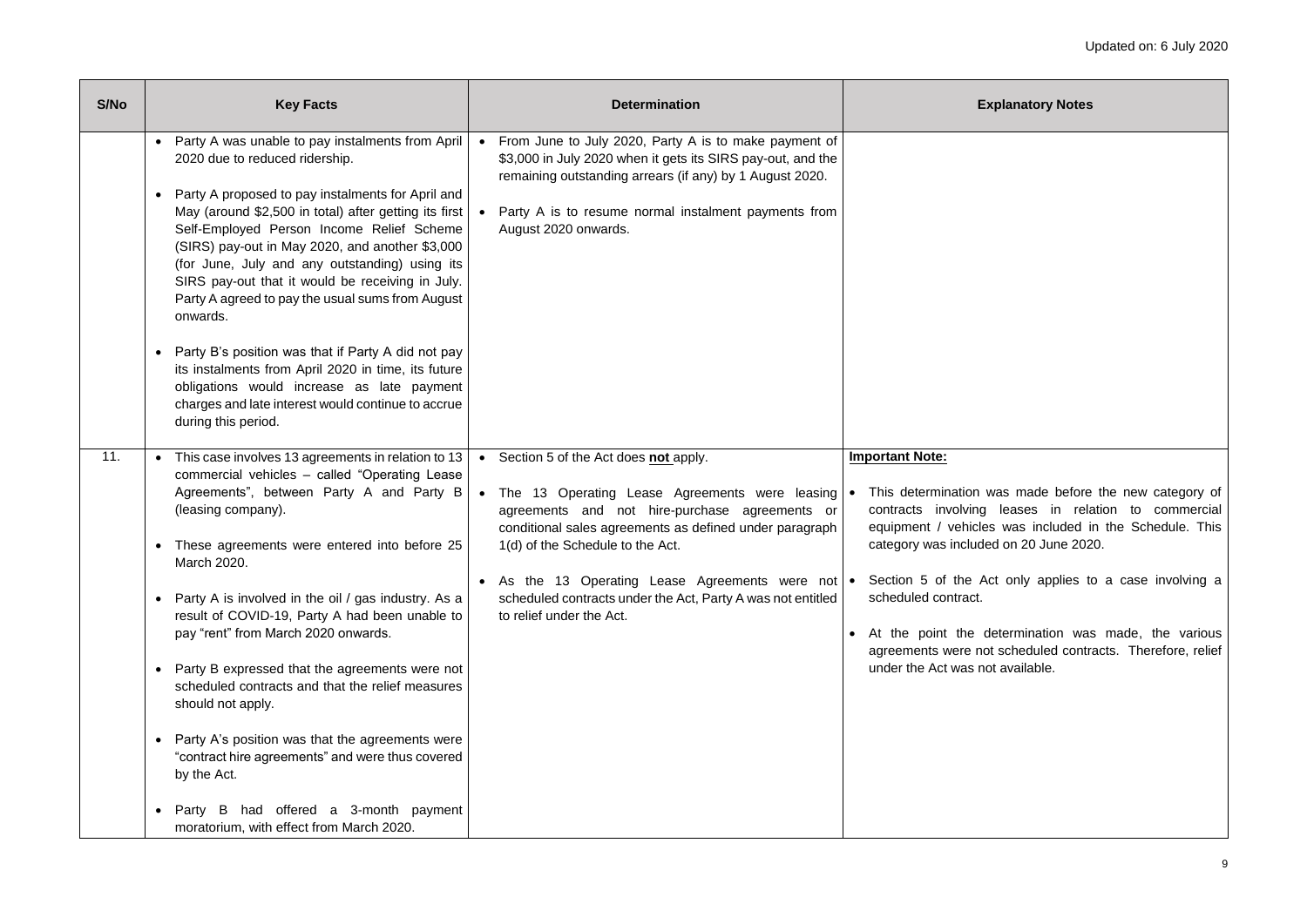relief where the inability to perform the contract is materially caused by a

was a scheduled contract, there was te to show that Party B's inability to pay its ts was, to a material extent, caused by ayment records showed that Party B had erforming its contractual obligations even f the pandemic. Therefore, this was not a under the Act applied.

parties to the hire-purchase agreement ion for Relief.

tification for Relief had been filed by Party barty to the hire-purchase agreement.

as a co-guarantor of Party A's obligations inder a separately executed guarantee

ification for Relief was invalid and section t apply.

procured Party A to serve the Notification Parties B and C.

| S/No | <b>Key Facts</b>                                                                                                                                                                                                                                                                                                                                                                                                                                                                                                                                                                                                                                                                                                                      | <b>Determination</b>                                                           | E                                                                                                                                                                                                                                                                 |
|------|---------------------------------------------------------------------------------------------------------------------------------------------------------------------------------------------------------------------------------------------------------------------------------------------------------------------------------------------------------------------------------------------------------------------------------------------------------------------------------------------------------------------------------------------------------------------------------------------------------------------------------------------------------------------------------------------------------------------------------------|--------------------------------------------------------------------------------|-------------------------------------------------------------------------------------------------------------------------------------------------------------------------------------------------------------------------------------------------------------------|
| 12.  | Party A is involved in the motor car sales, car<br>$\bullet$<br>rental, leasing<br>motor-related<br>and<br>services<br>business.<br>Party B is involved in the provision of private-hire<br>transportation services business.<br>Party A entered into a hire-purchase agreement<br>with Party B in February 2018.<br>Under the hire-purchase agreement, Party B was<br>supposed to pay monthly instalments of \$1,916.<br>Party B had not paid its instalments since January<br>2020 and had chalked up arrears.<br>Party A's position was that Party B's inability to pay<br>was not due to COVID-19 as it had not been able<br>to fulfil its obligations even prior to COVID-19.<br>Party A submitted payment records to illustrate | This was not a case in which section 5 of the Act applied.<br>$\bullet$        | • The Act provides<br>obligations under t<br>COVID-19 event.<br>While the contract<br>insufficient evidence<br>monthly instalment<br>COVID-19. The pay<br>faced difficulties pe<br>before the onset of<br>case to which relief                                    |
| 13.  | this.<br>Party A and Party B entered into a hire-purchase<br>$\bullet$<br>in June 2018.<br>However, the Notification for Relief was submitted<br>$\bullet$<br>by Party C, who was a guarantor.<br>The hire-purchase agreement was in relation to a<br>commercial vehicle which was used to provide<br>private hire services to tourists. In light of COVID-<br>19, the business had been severely affected.<br>Party A's position is that it would not be able to pay<br>$\bullet$<br>its instalment plans.                                                                                                                                                                                                                           | This was <b>not</b> a case in which section 5 of the Act applied.<br>$\bullet$ | The Act only allows<br>$\bullet$<br>to serve a Notification<br>In this case, the Not<br>C, who was not a p<br>Instead, Party C wa<br>under the HPA ur<br>agreement.<br>Therefore, the Notif<br>5 of the Act did not<br>Party C could have<br>for Relief on both P |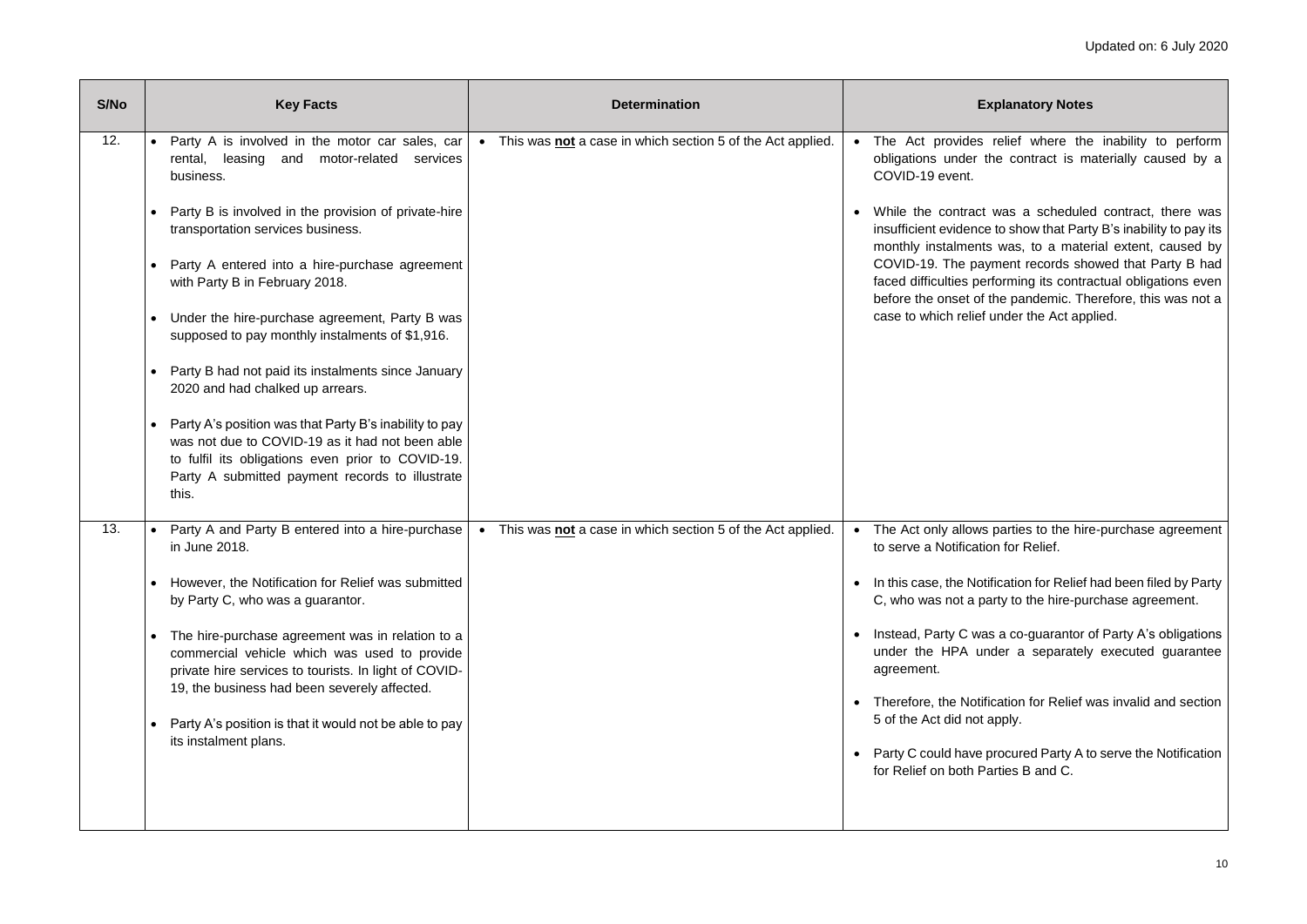eement and the restructuring payment ased on the Factoring Agreement) were ed Contracts under the Act. Therefore, was not available to Party B.

lief to the types of contracts that are listed in ther, relief is only available in relation to on or after 1 February 2020.

| S/No | <b>Key Facts</b>                                                                                                                                                                                                                                                                                                                                                                                                                                                                                                                                                                                                                                                                                                                                                                                                                                                                                                                                                                   | <b>Determination</b>                                                                                                                                                                                                            | E                                                                                       |
|------|------------------------------------------------------------------------------------------------------------------------------------------------------------------------------------------------------------------------------------------------------------------------------------------------------------------------------------------------------------------------------------------------------------------------------------------------------------------------------------------------------------------------------------------------------------------------------------------------------------------------------------------------------------------------------------------------------------------------------------------------------------------------------------------------------------------------------------------------------------------------------------------------------------------------------------------------------------------------------------|---------------------------------------------------------------------------------------------------------------------------------------------------------------------------------------------------------------------------------|-----------------------------------------------------------------------------------------|
| (E)  | <b>LOANS BY BANKS AND FINANCE COMPANIES TO SINGAPORE SMES</b>                                                                                                                                                                                                                                                                                                                                                                                                                                                                                                                                                                                                                                                                                                                                                                                                                                                                                                                      |                                                                                                                                                                                                                                 |                                                                                         |
| 14.  | • Party A was the purchaser of certain receivables<br>from Party B under a "Factoring Agreement".<br>The Factoring Agreement was entered into in<br>October 2011.<br>Party B's account was classified as a non-<br>performing loan since 2014 - Party B had<br>defaulted on payment and parties had entered into<br>numerous payment restructuring plans since 2018.<br>Party B served a Notification for Relief on Party A,<br>citing a contract purportedly entered into in<br>January 2012.<br>Party B also stated that the relevant obligation to<br>make certain payments was to be performed on 31<br>March 2020 and that it was unable to perform this<br>obligation due to COVID-19.<br>The obligation appeared to have been pursuant to<br>a restructured payment plan agreed between<br>parties, dated 18 February 2020.<br>It was clear that the payments on which the<br>restructured payment plan had been agreed were<br>payments due under the Factoring Agreement. | This was not a case in which section 5 of the Act applied.<br>$\bullet$                                                                                                                                                         | • The Factoring Agre<br>plan (which was ba<br>both not Schedule<br>relief under the Act |
| (F)  | <b>CONSTRUCTION OR SUPPLY CONTRACTS</b>                                                                                                                                                                                                                                                                                                                                                                                                                                                                                                                                                                                                                                                                                                                                                                                                                                                                                                                                            |                                                                                                                                                                                                                                 |                                                                                         |
| 15.  | Party A was a sub-contractor of Party B for a<br>$\bullet$<br>construction project. The project was completed<br>in October 2017.                                                                                                                                                                                                                                                                                                                                                                                                                                                                                                                                                                                                                                                                                                                                                                                                                                                  | This was <b>not</b> a case in which section 5 of the Act applied,<br>as the Deed of Settlement was not a scheduled contract.<br>In addition, the contractual obligation was not to be<br>performed on or after 1 February 2020. | • The Act provides rel<br>in the Schedule. Fur<br>obligations arising o                 |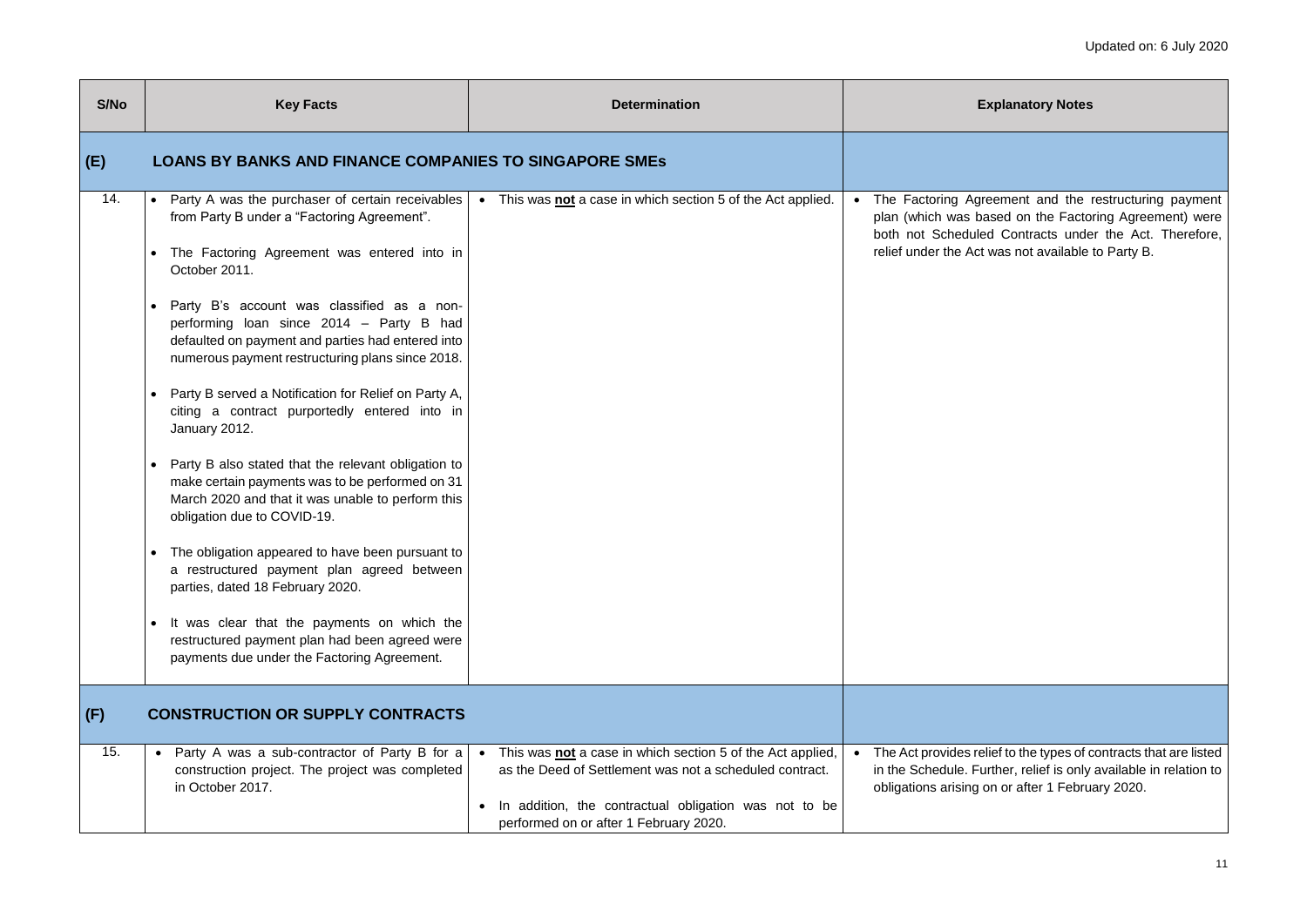ispute was over the Deed of Settlement, repayment of debts and was not a act or a supply contract. This was ype of contract that was listed in the

the Deed of Settlement, the payments made in December 2019 and January the obligation that Party B could not ore 1 February 2020 – this was another under the Act that was not satisfied.

been materially affected by a COVID-19 also been affected by the same. It is also had already obtained an Adjudication Determination April 2020.

relief under the Act applied, deferment of nonths requested by Party A would cause to Party B.

solution would be to allow Party A the 5(2) of the Act until 1 September 2020. e 2 months "lost" as a result of the Circuit and an additional month buffer which count the usual practice for contractors make payment claims at the end of each

| S/No | <b>Key Facts</b>                                                                                                                                                                                                                                                                                                                                                                                                                                                                                                                                                                                                                                                                                                                                                     | <b>Determination</b>                                                                                                                                                                                                                                                                                                                                                                                                                                                          | Ex                                                                                                                                                                                                                                                                                                                                          |
|------|----------------------------------------------------------------------------------------------------------------------------------------------------------------------------------------------------------------------------------------------------------------------------------------------------------------------------------------------------------------------------------------------------------------------------------------------------------------------------------------------------------------------------------------------------------------------------------------------------------------------------------------------------------------------------------------------------------------------------------------------------------------------|-------------------------------------------------------------------------------------------------------------------------------------------------------------------------------------------------------------------------------------------------------------------------------------------------------------------------------------------------------------------------------------------------------------------------------------------------------------------------------|---------------------------------------------------------------------------------------------------------------------------------------------------------------------------------------------------------------------------------------------------------------------------------------------------------------------------------------------|
|      | Party B defaulted on the payments due to Party A<br>$\bullet$<br>and Party A took action under the Building and<br>Construction Industry Security of Payment Act<br>against Party B.<br>Party B asked to settle the matter and a<br>٠<br>Settlement Agreement was signed in November<br>2018.<br>Party B defaulted on its payments again and both<br>Party A and B ended up signing another Deed of<br>Settlement in October 2019. Under the Deed of<br>Settlement, payment was due on 31 December<br>2019 and 1 January 2020.<br>Party B defaulted on its payments yet again. In<br>May 2020, Party B served a Notification for Relief<br>on Party A. Party A objected on the basis that<br>payments had been long outstanding and relief<br>should not be granted. | Therefore, Party B was not entitled to relief under the Act.<br>$\bullet$<br>Party A can, therefore, take legal and enforcement action<br>against Party B for the debts owed to A.                                                                                                                                                                                                                                                                                            | In this case, the disp<br>which dealt with re<br>construction contrad<br>therefore not a typ<br>Schedule to the Act.<br>Also, according to tl<br>were meant to be n<br>2020. Therefore, th<br>perform were before<br>condition for relief un                                                                                                |
| 16.  | Party A (a contractor) and Party B (a sub-<br>$\bullet$<br>contractor) entered into an agreement in March<br>2019.<br>Party A was engaged by Party C under the main<br>$\bullet$<br>contract.<br>The contract was in relation to the construction of<br>$\bullet$<br>a 51-storey commercial building.<br>Under the contract, Party B was supposed to<br>$\bullet$<br>supply and install ACMV duct works (including<br>dampers and grills).<br>Party A's position was that COVID-19 had<br>$\bullet$<br>severely disrupted the flow of materials and<br>labour. This had impacted work progress. The<br>lower collection had affected its cashflow. As a                                                                                                              | • This was a case to which section 5 of the Act applies.<br>Party B may not take any action described in section 5(3)<br>of the Act in relation to any monies owed by Party A under<br>the relevant contract only until 1 September 2020.<br>Party B is at liberty to take such action described in section<br>5(3) of the Act to enforce the Adjudication Determination<br>and / or pursue its claims against Party A under the<br>relevant contract after 1 September 2020. | While Party A had be<br>event, Party B had als<br>noted that Party B I<br>Determination on 30 /<br>Therefore, although re<br>the full period of 6 mo<br>significant hardship to<br>A just and equitable<br>relief under Section 5<br>This would cover the:<br>Breaker measures a<br>would take into acco<br>such as Party A to ma<br>month. |